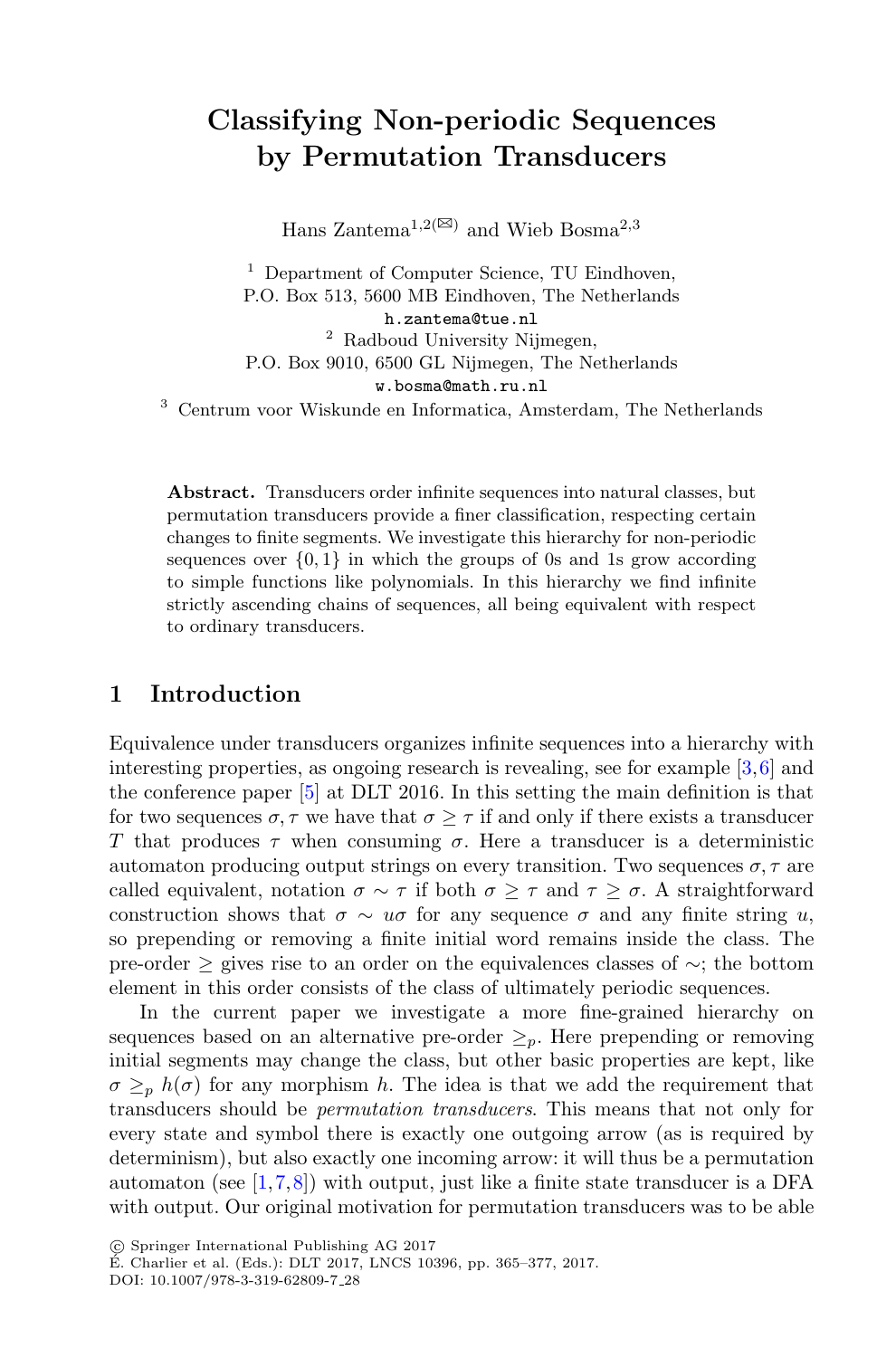to compare and classify two-sided sequences as was elaborated in [\[2\]](#page-11-3). There we already made some first investigations on ordering (one-sided) sequences by permutation transducers, raising several issues that we worked out in the current paper.

So we define  $\sigma \geq_{p} \tau$  if and only if a permutation transducer P exists such that  $P(\sigma) = \tau$ , and  $\sigma \sim_p \tau$  if and only if both  $\sigma \geq_p \tau$  and  $\tau \geq_p \sigma$ . In [\[2](#page-11-3)] we already showed that  $0^{\omega} \not\sim_{p} 10^{\omega}$ , a clear illustration that initial segments matter in this context. Again the pre-order  $\geq_p$  on sequences gives rise to an order on  $\sim_p$ equivalence classes; here the bottom element is the class of all periodic sequences. In [\[2](#page-11-3)] we showed that the ultimately periodic sequences that are not periodic form an atomic class. Here the focus is on sequences that are not ultimately periodic. In particular, we look at sequences of the shape

$$
\langle f \rangle = 10^{f(0)} 10^{f(1)} 10^{f(2)} \cdots
$$
 and  $[f] = 0^{f(0)} 1^{f(1)} 0^{f(2)} \cdots$ ,

for various functions  $f : \mathbb{N} \to \mathbb{N}$ , in particular polynomials. Based on ordinary transducers one has  $\langle f \rangle \sim ||f||$  if  $f(n) > 0$  for all  $n \in \mathbb{N}$ , and for all linear f,g it holds  $\langle f \rangle \sim \langle g \rangle$ . A main result of [\[4\]](#page-11-4) states that the class containing the sequences of the shape  $\langle f \rangle$  for f linear is *atomic*, that is, if  $\langle f \rangle \geq \sigma$  for f linear, then either  $\sigma \geq \langle f \rangle$  or  $\sigma$  is ultimately periodic. In [\[3](#page-11-0)] it was shown that a similar result holds for quadratic functions, while in [\[5,](#page-11-1)[6](#page-12-0)] it was shown that for higher degree it does not hold. Here we are interested in considering  $\geq_p$  and  $\sim_p$  instead.

In [\[2\]](#page-11-3) we already showed that  $\langle f \rangle \sim_p \langle g \rangle$  for f,g linear. Here we show that the corresponding class is *not* atomic: we show that for ascending f we have  $\langle f \rangle \geq_p \|f\|$  but not the other way around, and we even show that the class containing  $\langle f \rangle$  for linear f is an upper bound of infinitely many distinct classes, in particular

$$
[\![ n ]\!] <_p [\![ n+2 ]\!] <_p [\![ n+4 ]\!] <_p [\![ n+8 ]\!] <_p [\![ n+16 ]\!] <_p \cdot \cdot \cdot \leq_p \langle n \rangle.
$$

We write  $\sigma \leq_p \tau$  if  $\tau \geq_p \sigma$  but not  $\sigma \geq_p \tau$ , and use  $[[f(n)]]$  as shorthand for  $[n \mapsto$  $f(n)$ , and similarly for  $\langle \cdot \rangle$ . While all  $\langle f \rangle$  for f quadratic are equivalent under ordinary transduction, we show that this does not hold for  $\sim_p$ ; in particular, we obtain the infinite ascending chain

$$
\langle (n+1)^2 \rangle <_p \langle n^2 \rangle <_p \langle (n-1)^2 \rangle <_p \langle (n-2)^2 \rangle <_p \langle (n-4)^2 \rangle <_p \langle (n-8)^2 \rangle <_p \cdots
$$

Typically, for proving  $\sigma <_{p} \tau$  the easier part is giving an explicit permutation transducer P satisfying  $P(\tau) = \sigma$ . The hard part is showing that a permutation transducer for the other way around does not exist. For instance, the easy part of showing  $[n] < p [n+2]$  can be done using the following permutation transducer, proving  $[n+2] \geq p [n]$ . In presenting a transducer by a picture an arrow labeled by  $a|u$  means that an input symbol  $\alpha$  is consumed and the string  $\alpha$  is

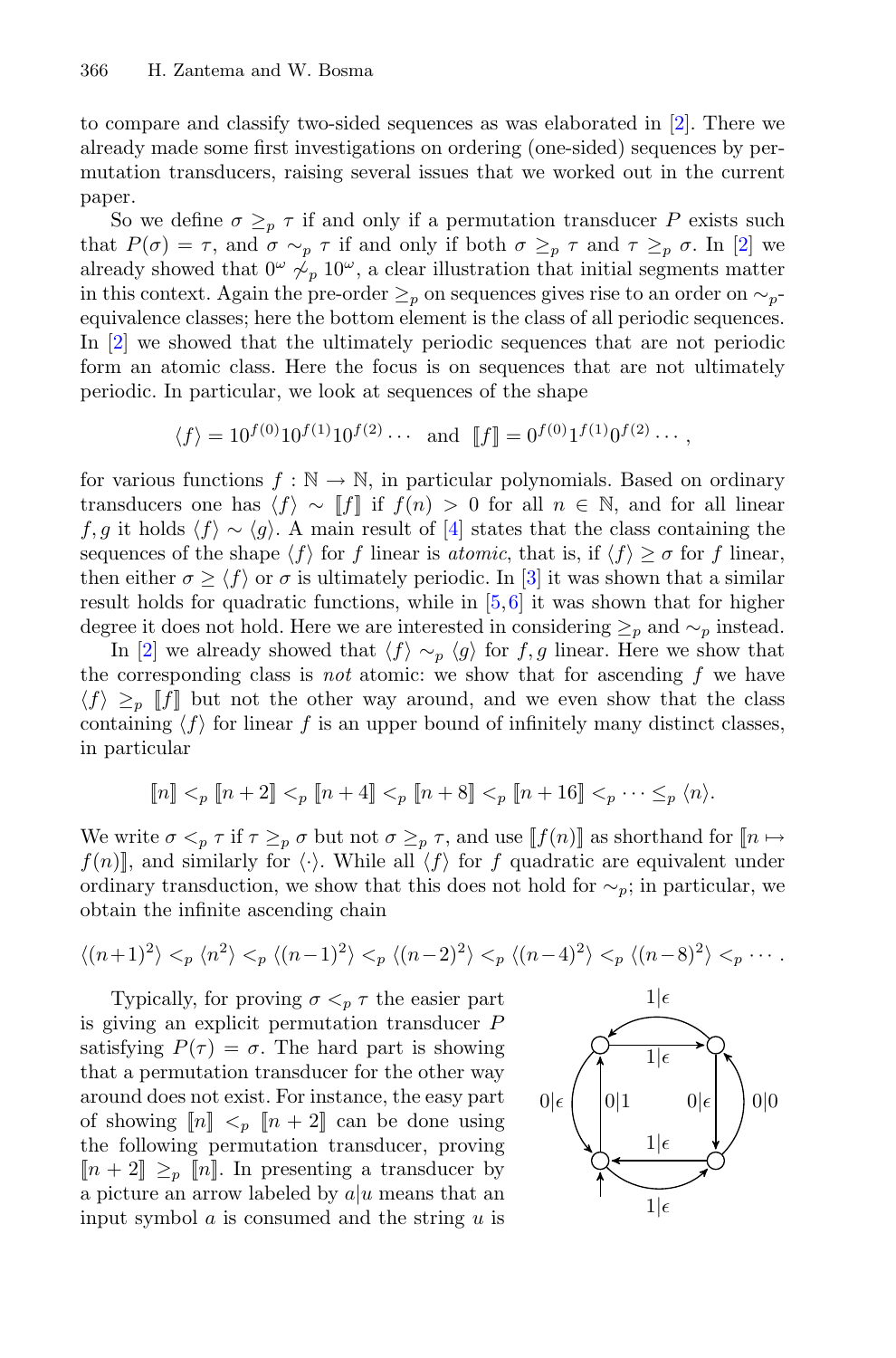produced as output. The initial state is indicated by an incoming arrow not starting in a state. When consuming  $\llbracket n+2 \rrbracket = 0^2 1^3 0^4 1^5 \cdots$  by this permutation transducer indeed  $\llbracket n \rrbracket = 10^21^30^4 \cdots$  is produced. Here the two 1-arrows between the two top states are never used, and may also produce anything else.

An even simpler ordinary transducer doing the same job, but which is not a permutation transducer, is easily found, as  $\llbracket n \rrbracket$  can also be obtained from  $\llbracket n+2 \rrbracket$ by simply putting a single symbol 1 in front.

The remaining proof obligation, that no permutation transducer exists transforming  $[n]$  to  $[n+2]$ , is much harder. For doing this we investigate the pattern of any sequence that can be obtained by applying a permutation transducer to  $[n]$ , and then prove that  $[n+2]$  does not satisfy this pattern. For all other claims in this paper containing  $\langle \lt_n \rangle$  we give similar arguments all being instances of the following three cases. The first case investigates the creation of isolated 1s, leading to  $[f] \leq_{p} \langle f \rangle$  for ascending f. The second one investigates transducts of  $\langle f \rangle$  and  $\|f\|$  for those f (such as  $f(n) = n!$ ) for which for every m there exists N such that  $f(n) \equiv 0 \mod m$  whenever  $n > N$ . The third one investigates transducts of  $\langle f \rangle$  and  $\llbracket f \rrbracket$  for f, such as polynomials, for which  $n \mapsto f(n)$  mod m is periodic for every m.

We consider four basic ways to transform functions  $f : \mathbb{N} \to \mathbb{N}$ : transforming  $f(n)$  to  $f(n) + k$  and to  $f(n + k)$  for any  $k \ge 1$ , and to  $kf(n)$  and to  $f(kn)$ for any  $k > 1$ . For all of them we investigate how  $\langle f(n) \rangle$  and  $\llbracket f(n) \rrbracket$  relate to their transformed variants, both with respect to ordinary transducers and permutation transducers.

The paper is organized as follows. We start by preliminaries in Sect. [2.](#page-2-0) In Sect. [3](#page-5-0) we classify permutation transducts of particular sequences  $\sigma$ , in order to be able to prove  $\sigma \not\geq_p \tau$  for certain  $\tau$ . In Sect. [4](#page-7-0) we investigate the effect of transforming f in the above given four ways. In Sect. [5](#page-7-1) we investigate  $\llbracket f \rrbracket$  and  $\langle f \rangle$  for linear functions f; in particular, we give an infinite strictly ascending chain of them. In Sect. [6](#page-9-0) we investigate polynomials of higher degree; in particular, we give an infinite strictly ascending chain of sequences  $\langle f \rangle$  for quadratic polynomials f. Due to lack of space some proofs are omitted in this paper; they can be found in the full version  $[9]$  $[9]$ .

## <span id="page-2-0"></span>**2 Preliminaries**

In the following we assume  $\Sigma = \{0, 1\}.$ 

**Definition 1.** *A finite state transducer*  $T = (Q, q_0, \delta, \lambda)$  *consists of a finite set*  $Q, q_0 \in Q, \delta: Q \times \Sigma \to Q, \lambda: Q \times \Sigma \to \Sigma^*$ . For  $\sigma: \mathbb{N} \to \Sigma$  we define  $T(\sigma) = \lambda(q_0, \sigma(0))\lambda(q_1, \sigma(1))\lambda(q_2, \sigma(2))\cdots$  *for*  $q_i$  defined by  $q_{i+1} = \delta(q_i, \sigma(i))$ *for*  $i \geq 0$ *.* 

*A permutation transducer over*  $\Sigma$  *is a finite state transducer*  $T = (Q, q_0, \delta, \lambda)$ *with the additional requirement that for every*  $a \in \Sigma$  *the function*  $q \mapsto \delta(q, a)$  *is a bijection from* Q *to* Q*.*

*For*  $\sigma, \tau : \mathbb{N} \to \Sigma$  *we define*  $\geq_p$ ,  $\sim_p$  *and*  $\geq_p$  *by* 

 $\sigma \geq_{p} \tau \iff \exists$  permutation transducer  $T : \tau = T(\sigma),$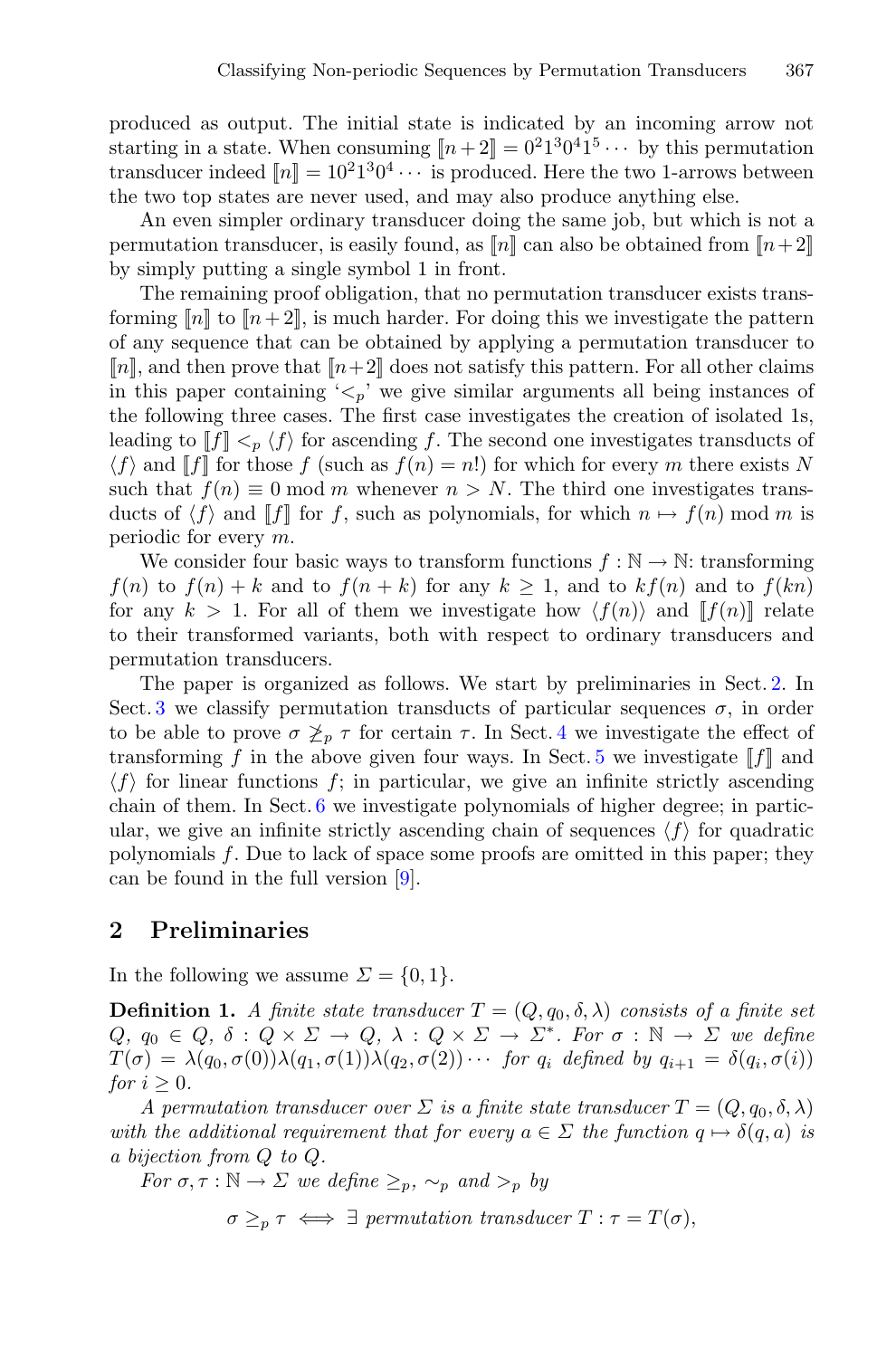$$
\sigma \sim_p \tau \iff \sigma \geq_p \tau \land \tau \geq_p \sigma, \quad \sigma >_p \tau \iff \sigma \geq_p \tau \land \neg(\tau \geq_p \sigma).
$$

In drawing pictures for transducers we write an arrow from  $p$  to  $q$  labeled by  $a|u$  if  $\delta(p,a) = q$  and  $\lambda(p,a) = u$ . We use  $\geq, \sim, \gt$  for the similar relations on sequences based on ordinary finite state transducers, that is, without the additional bijectivity requirement. These were studied extensively in [\[3](#page-11-0)[–6\]](#page-12-0). To see the effect of the additional requirement of permutation transducers, throughout the paper in presenting properties of  $\geq_p, \sim_p, \geq_p$  we often present the corresponding properties of  $\geq, \sim, \gt.$ 

For a homomorphism  $h : \Sigma \to \Sigma^+$  the transducer  $T_h = (\{q_0\}, q_0, \delta, \lambda)$  defined by  $\delta(q_0, a) = q_0$  and  $\lambda(q_0, a) = h(a)$  for all  $a \in \Sigma$  is a permutation transducer satisfying  $T_h(\sigma) = h(\sigma)$  for all  $\sigma$ , proving that  $\sigma \geq_p h(\sigma)$ . In particular, for choosing h to be the identity we obtain that  $\geq_p$  is reflexive. A straightforward construction given in [\[2\]](#page-11-3) shows that  $\geq_p$  is transitive. Hence  $\geq_p$  is a pre-order, yielding a partial order on equivalence classes with respect to the equivalence relation  $\sim_p$ . By defining  $h(a) = 0$  for all  $a \in \Sigma$  we obtain  $T_h(\sigma) = 0^\omega$  for every  $\sigma$ . Hence the equivalence class of  $0^{\omega}$  is the bottom element in this order; it consists of all (purely) periodic sequences as was shown in [\[2](#page-11-3)].

A partial permutation transducer  $T = (Q, q_0, \delta, \lambda)$  consists of a finite set Q and initial state  $q_0 \in Q$ , together with a partial function  $\delta: Q \times \Sigma \to Q$  such that for every  $q \in Q$ ,  $a \in \Sigma$  there is at most one  $q' \in Q$  such that  $\delta(q', a) = q$ , and  $\lambda: Q \times \Sigma \to \Sigma^*$  is a partial function that is defined on the same pairs that  $\delta$ is defined for. Thus, in a permutation transducer for every symbol  $a \in \Sigma$  there is exactly one incoming and exactly one outgoing a-arrow for every state  $q \in Q$ , but in a partial permutation transducer 'exactly one' is weakened to 'at most one'. As observed in [\[2](#page-11-3)], just like every partial permutation of a set can be extended to a permutation, every partial permutation transducer can be extended to a permutation transducer. Sometimes we will present a permutation transducer by only giving a partial permutation transducer and leaving the extension implicit.

From the introduction recall the definitions

$$
\langle f \rangle = \sigma_f = 10^{f(0)} 10^{f(1)} 10^{f(2)} \cdots
$$
 and  $[f] = 0^{f(0)} 1^{f(1)} 0^{f(2)} \cdots$ 

for any  $f : \mathbb{N} \to \mathbb{N}$ . For the latter it is natural to require  $f(n) > 0$  for all  $n > 0$ , to avoid collapsing groups; we will say that f is *positive* if it satisfies this property. Note that every sequence  $\sigma$  that is not eventually constant has a natural representation  $\llbracket f \rrbracket$  for some (positive) function f. The same is true for  $\langle f \rangle$  if  $\sigma(0) = 1$ , with f usually not positive.

Writing  $\langle f(n) \rangle$  for  $\langle f \rangle$ , we obtain  $\langle n \rangle = 11010010001 \cdots$ , and  $\langle n + 1 \rangle =$ 101001000 $\cdots$ , so  $\langle n + 1 \rangle = \text{tail}(\langle n \rangle)$ . Using similar shorthand notation,  $[\![n]\!] =$  $1^10^21^30^41^5\cdots$ , and  $[n+1]=0^11^20^31^40^5\cdots$ , so  $T_h([n])=[n+1]$  and  $T_h([n+1])$  $[1]$ ] =  $[n]$  for  $h(0) = 1, h(1) = 0$ , proving  $[n] \sim_p [n+1]$ .

<span id="page-3-0"></span>We continue with a fruitful lemma.

**Lemma 2.** Let P be a permutation transducer over a finite alphabet  $\Sigma$ . Then *there exists an integer*  $N > 0$  *such that for every state* q *and every*  $u \in \Sigma^+$  *it holds that*  $\delta(q, u^N) = q$ .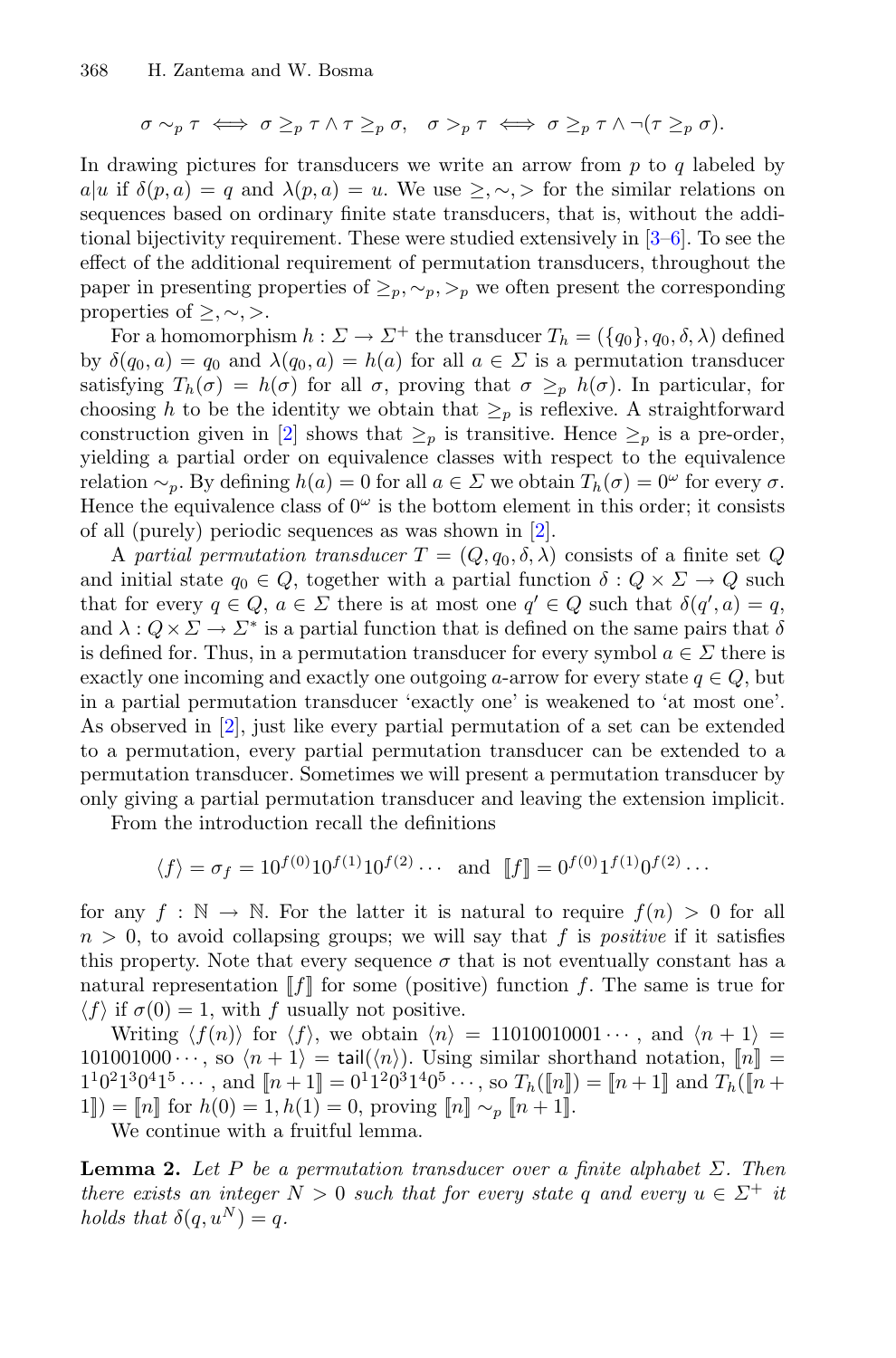*Proof.* Let *n* be the number of states. Then  $q \mapsto \delta(q, u)$  is a permutation on the *n* states. Choose *N* to be the least common multiple of all *k* with  $k \le n$ . Then  $a \mapsto \delta(a, u^N) = (a \mapsto \delta(a, u))^N$  is the identity.  $q \mapsto \delta(q, u^N) = (q \mapsto \delta(q, u))^N$  is the identity.

<span id="page-4-0"></span>**Proposition 3.** For every positive function  $f : \mathbb{N} \to \mathbb{N}$  holds

- $\langle f \rangle \sim [f]$ *, and*
- $\langle f \rangle \geq_p \|f\|.$

*Proof.* This is proved by the following two transducers.



The left one is a permutation transducer replacing sequences of consecutive 0's that are demarcated by a single 1, alternatingly by the same number of 0's or 1's; hence transforming  $\langle f \rangle$  to [[f]], showing  $\langle f \rangle \geq p$  [[f]] and thus also  $\langle f \rangle \geq [f]$ .

The right one is an ordinary transducer (but not a permutation transducer) transforming  $[[f]]$  to  $\langle f \rangle$ , showing that  $[[f]] \ge \langle f \rangle$ . Together with the just observed  $\langle f \rangle > [[f]]$  this proves  $\langle f \rangle \sim [[f]]$ .  $\langle f \rangle \geq \llbracket f \rrbracket$  this proves  $\langle f \rangle \sim \llbracket f \rrbracket$ .

Now we show that  $\|f\| \geq_p \langle f \rangle$  does not generally hold: for certain f no permutation transducer P exists transforming  $\llbracket f \rrbracket$  to  $\langle f \rangle$ . The key idea is that the isolated 1s in  $\langle f \rangle$  can not be created when the input only contains big groups of 0s and 1s as in  $\llbracket f \rrbracket$ . In fact we prove the following stronger result.

<span id="page-4-1"></span>**Theorem 4.** Let  $f, g : \mathbb{N} \to \mathbb{N}$  satisfy  $\lim_{n \to \infty} f(n) = \lim_{n \to \infty} g(n) = \infty$ . Then *no permutation transducer*  $P$  *such that*  $P(\llbracket f \rrbracket) = \langle g \rangle$ .

*Proof.* Assume such a  $P = (Q, q_0, \delta, \lambda)$  exists. Use Lemma [2](#page-3-0) to choose p such that  $\delta(q, 0^p) = \delta(q, 1^p) = q$  for all states q. Write  $u(q, 0) = \lambda(q, 0^p)$  and  $u(q, 1) =$  $\lambda(q, 1^p)$  for all states q. Since  $\lim_{n\to\infty} f(n) = \infty$  a number N exists such that  $f(n) > 2p$  for all  $n \geq N$ . Hence beyond a finite initial part, the sequence  $\llbracket f \rrbracket$  is composed of strings  $0^k$  and  $1^k$  for  $k > 2p$ . For each such string the permutation transducer P produces a prefix of  $u(q, i)^\omega$  that starts by  $u(q, i)^2$  for some state q and  $i \in \{0,1\}$ . Beyond a finite initial part, the resulting output  $\langle q \rangle$  is the concatenation of such prefixes. Assume that one of the occurring strings  $u(q, i)^2$ contains a symbol 1. Then it contains at least two symbols 1 at distance at most m, where m is the maximal size of all  $u(q, i)$ . Since  $\lim_{n\to\infty} g(n) = \infty$ , the total number of occurrences of  $u(q, i)^2$  in  $\langle g \rangle$  that contain a symbol 1, is finite. This contradicts the fact that  $\langle q \rangle$  contains infinitely many 1s. contradicts the fact that  $\langle q \rangle$  contains infinitely many 1s.

For proving more claims of the type  $\sigma \not\geq_p \tau$  we typically investigate the shape of sequences  $P(\sigma)$ , the *transducts* of  $\sigma$ : then it remains to show that  $\tau$  is not of the required shape. In the next section we give a number of results of this type.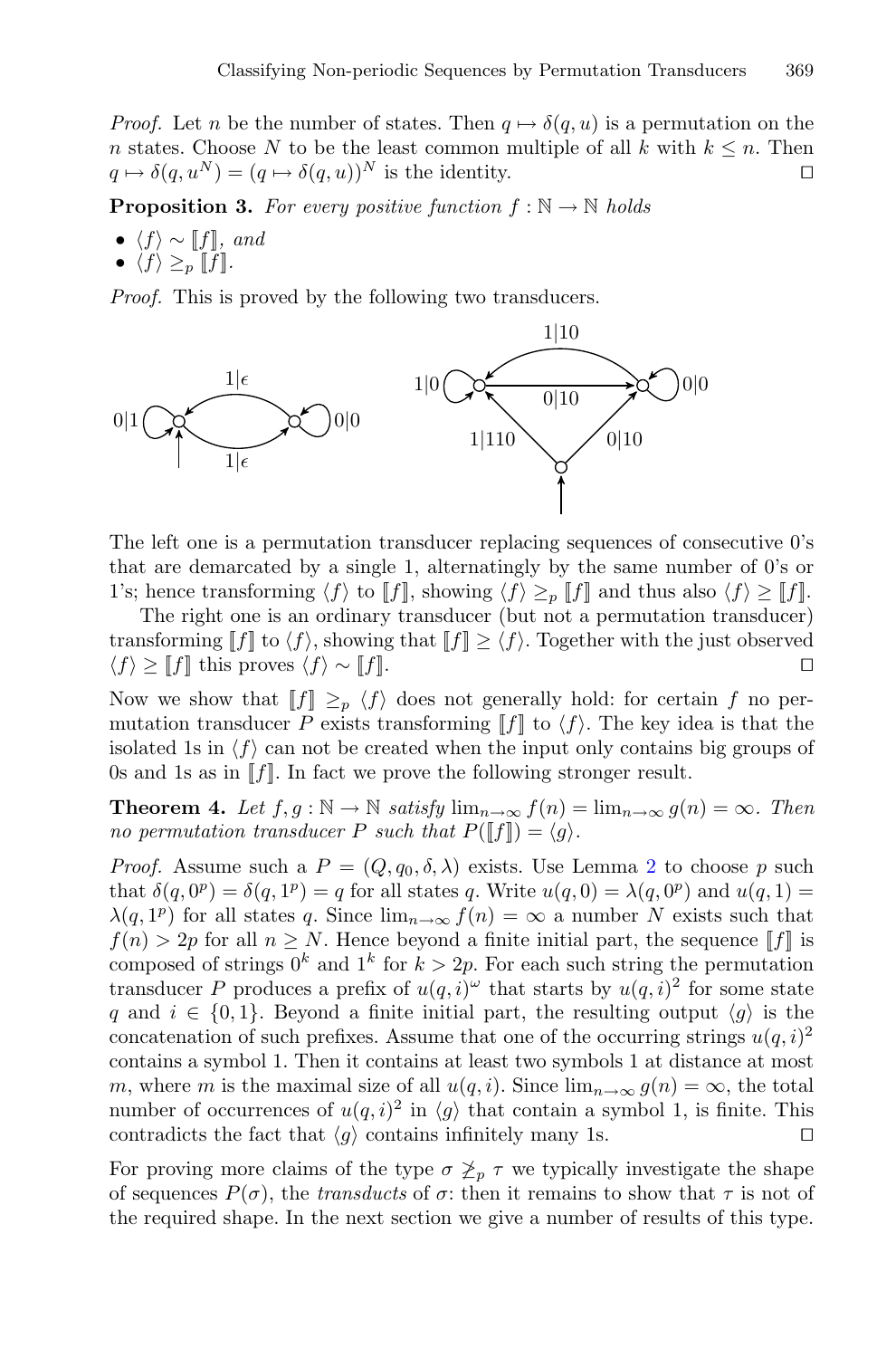# <span id="page-5-0"></span>**3 Classifying Transducts**

We want to classify permutation transducts of sequences of the shape  $\langle f \rangle$  and  $\llbracket f \rrbracket$ for well-known functions  $f$ , like polynomials. A key property of polynomials  $f$ that will be exploited is that the function  $n \mapsto (f(n) \mod m)$  is periodic for every  $m > 0$ . We start by a class of functions for which the analysis is slightly simpler, namely functions like  $f(n) = n!$  for which  $n \mapsto (f(n) \mod m)$  is ultimately 0 for every  $m > 0$ .

<span id="page-5-1"></span>**Theorem 5.** Let  $f : \mathbb{N} \to \mathbb{N}$  be a positive function for which for every  $m > 0$ *there exists*  $N \in \mathbb{N}$  *such that*  $f(n) \equiv 0 \text{ mod } m$  *for all*  $n > N$ *. If*  $\llbracket f \rrbracket \geq_p \sigma$  *then there exist*  $u, c, d \in \Sigma^*$  *and*  $b, h \in \mathbb{N}$  *such that* 

$$
\sigma = u \prod_{i=0}^{\infty} \left( c^{f(b+2i)/h} d^{f(b+2i+1)/h} \right) = u c^{f(b)/h} d^{f(b+1)/h} c^{f(b+2)/h} d^{f(b+3)/h} \cdots
$$

*Proof.* Let  $P = (Q, q_0, \delta, \lambda)$  be a permutation transducer such that  $P(\llbracket f \rrbracket) = \sigma$ . By Lemma [2](#page-3-0) there exists h such that  $\delta(q, 0^h) = \delta(q, 1^h) = q$  for all q. Choose b even such that  $f(i) \equiv 0 \mod h$  for all  $i \geq b$ . Let u be the output of P of the initial part  $v = 0^{f(0)} 1^{f(1)} \cdots 1^{f(b-1)}$ , and let  $q = \delta(q_0, v)$ . Let  $c = \lambda(q, 0^h)$  and  $d = \lambda(q, 1^h)$ . Then the next blocks  $0^{f(b)}$ ,  $1^{f(b+1)}$ ,  $0^{f(b+2)}$ ,  $1^{f(b+3)}$ ,... produce output  $c^{f(b)/h}d^{f(b+1)/h}c^{f(b+2)/h}d^{f(b+3)/h} \dots$ , exactly the pattern claimed.  $\square$ 

**Corollary 6.**  $[n!] \not\geq_p [n!-1]$ *.* 

*Proof.* Suppose that  $[n!] \geq_p [n! - 1]$ . Then by Theorem [5](#page-5-1) we obtain

$$
[\![n!-1]\!] = u c^{b!/h} d^{(b+1)!/h} c^{(b+2)!/h} d^{(b+3)!/h} \cdots
$$

Since in  $[n! - 1]$  only groups of 0s and 1s occur of increasing size, both c and d either consist only of 0s or only of 1s. Since  $\llbracket n! - 1 \rrbracket$  contains infinitely many 0s and infinitely many 1s, either  $c$  consists of 0s and  $d$  consists of 1s, or the other way around. But then the resulting consecutive groups of 0s and 1s have sizes  $|c|b!/h, |d|(b+1)!/h, |c|(b+2)!/h), |d|(b+3)!/h \cdots$ , ultimately divisible by any number, which does not hold for the group sizes  $n! - 1$ ,  $(n + 1)! - 1$ ,  $(n + 2)! - 1$ ,  $(n + 3)! - 1$ ... in  $[n! - 1]$ . This contradiction proves  $[n!] \geq n [n! - 1]$ .  $(n+3)! - 1...$  in  $[n! - 1]$ . This contradiction proves  $[n!] \not\geq_n [n! - 1]$ .

**Corollary 7.**  $[n!] \not\geq_p [(2n)!]$ *.* 

*Proof.* As in the previous proof, use the form of the transducts of  $\lVert n! \rVert$  given by Theorem [5:](#page-5-1) again  $c$  and  $d$  both consist of copies of a single symbol, different for the two. But now it will be impossible for such transduct to equal  $[(2n)!]$ because the growth of the groups in the transduct is like a multiple of  $n!$ , which is much slower than that of the groups in  $[(2n)!]$ .

<span id="page-5-2"></span>For the same class of functions we now give a characterization for transducts of  $\langle f \rangle$  rather than [f].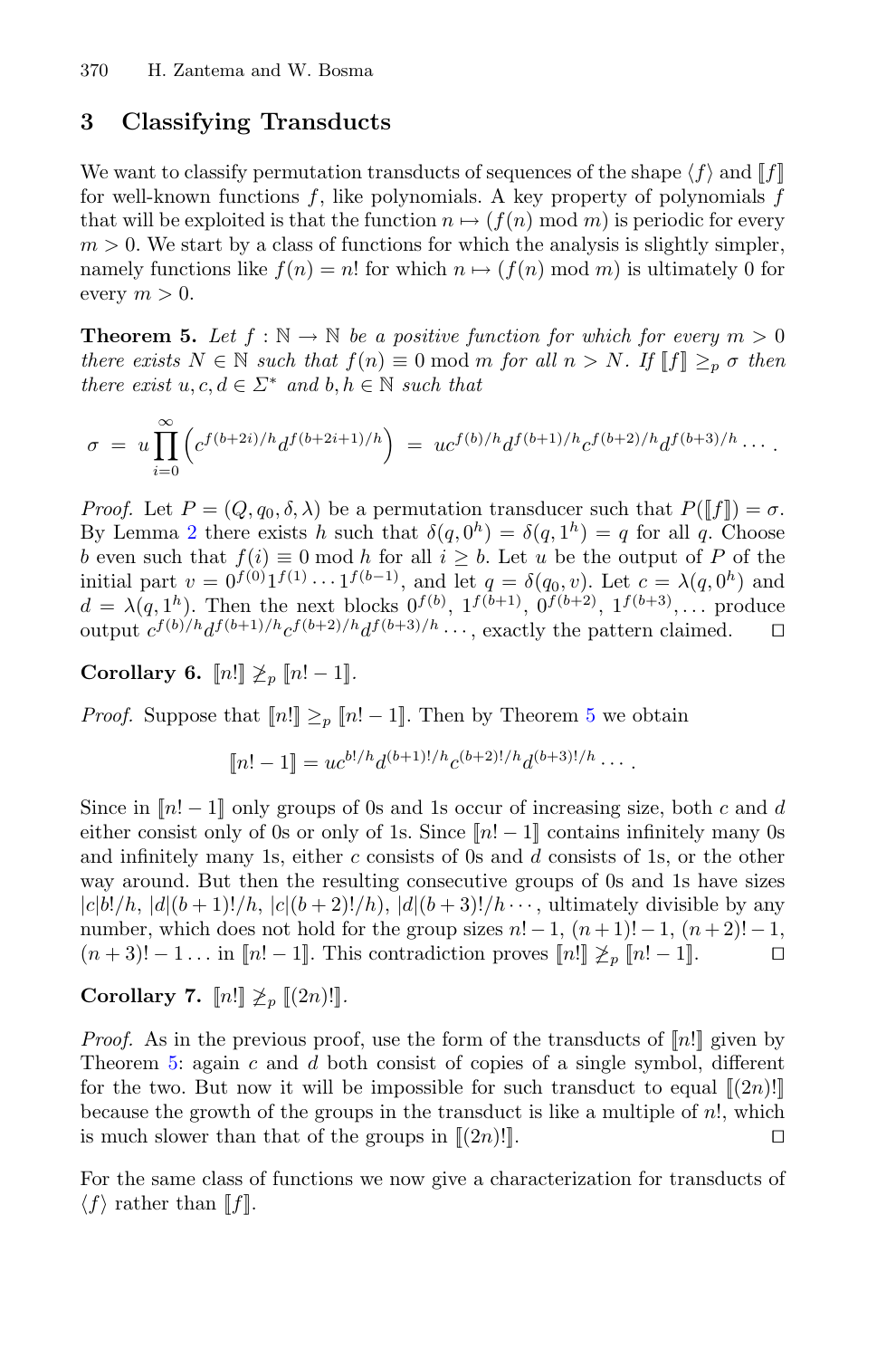**Theorem 8.** Let  $f : \mathbb{N} \to \mathbb{N}$  be a function for which for every  $m > 0$  there exists  $N ∈ ℕ$  *such that*  $f(n) ≡ 0 \text{ mod } m$  *for all*  $n > N$ *. If*  $\langle f \rangle ≥_p \sigma$  *then there exist*  $k > 0, a ≥ 0$  *and*  $u, p_0, \dots, p_{k-1}, c_0, \dots, c_{k-1} \in \Sigma^*$  *such that* 

$$
\sigma = u \prod_{j=0}^{\infty} \left( \prod_{i=0}^{k-1} p_i c_i^{f(a+i+jk)/k} \right) = u p_0 c_0^{f(a)/k} p_1 c_1^{f(a+1)/k} \cdots
$$

*Proof.* Assume that  $P(\langle f \rangle) = \sigma$  for a permutation transducer  $P = (Q, q_0, \delta, \lambda)$ . Choose k by Lemma [2](#page-3-0) such that  $\delta(a, 0^k) = \delta(a, 1^k) = a$  for all  $a \in Q$ . By the assumption on f there exists a such that  $f(n) \equiv 0 \mod k$  for all  $n \geq a$ . Let  $v = 10^{f(0)} 10^{f(1)} 1 \cdots 10^{f(a-1)}$ , which is a prefix of  $\langle f \rangle$ . Let  $u = \lambda(q_0, v)$ , and  $r_0 = \delta(q_0, v)$ . Define  $r_i = \delta(r_0, 1^i)$  for  $i = 1, 2, ..., k$ ; since  $\delta(r_0, 1^k) = r_0$ we have  $r_k = r_0$ . Since  $f(a + i) \equiv 0 \mod k$  we obtain  $r_{i+1} = \delta(r_i, 10^{f(a+i)})$ for  $i = 0, \ldots, k - 1$ . Write  $p_i = \lambda(r_i, 1)$  and  $c_i = \lambda(r_{i+1}, 0^k)$ , then by using  $\delta(r_{i+1}, 0^k) = r_{i+1}$  for  $i = 0, \ldots, k-1$ , we obtain the desired result that  $\sigma$  equals

$$
u\lambda(r_0, 10^{f(a)})\lambda(r_1, 10^{f(a+1)})\lambda(r_2, 10^{f(a+2)})\cdots = u\prod_{j=0}^{\infty} \left(\prod_{i=0}^{k-1} p_i c_i^{f(a+i+jk)/k}\right).
$$

#### **Corollary 9.**  $\langle n! \rangle \not\geq_p \langle n! - 1 \rangle$ .

*Proof.* Suppose that  $\langle n! \rangle \geq_n \langle n! - 1 \rangle$ . Then by Theorem [8](#page-5-2) we obtain

$$
\langle n! - 1 \rangle = u p_0 c_0^{a!/k} p_1 c_1^{(a+1)!/k} p_2 c_2^{(a+2)!/k} \cdots
$$

Since in  $\langle n!-1 \rangle$  only increasing groups of 0 s occur between consecutive 1s, every  $p_i$  contains at most one 1 and every  $c_i$  only consists of 0s. By possibly doubling k, we may assume that two distinct  $p_i$ s contain a 1; let  $p_q$  and  $p_h$  be the first two containing a 1. For  $i = 0, \ldots, h-g-1$  define  $d_i$  by  $c_i = 0^{d_i}$ . Then for every  $j \ge 0$  the string  $p_g c_g^{(a+g+jk)!/k} p_{g+1} c_{g+1}^{(a+g+1+jk)!/k} \cdots p_h$  is a part of  $\langle n!-1 \rangle$ containing exactly two 1s, with exactly  $C + \sum_{i=0}^{h-g-1} \frac{(a+g+jk)!d_i}{k}$  separating 0s, for some constant  $C \geq 0$ . Choose  $N > 2C + 2$ . Then for j large enough all of these groups of 0 s have size  $C \mod N$ , contradicting the fact that after a finite part  $\langle n! - 1 \rangle$  only contains groups of 0 s of size  $-1$  mod N.  $\Box$ 

Next we switch to functions f, like polynomials, for which  $n \mapsto (f(n) \mod m)$  is periodic for every  $m > 0$ . For transducts of  $\langle f \rangle$  under permutation transducers the following characterization was given in [\[2](#page-11-3)].

<span id="page-6-0"></span>**Theorem 10.** Let  $f : \mathbb{N} \to \mathbb{N}$  be a function for which  $n \mapsto (f(n) \mod m)$  is *periodic for every*  $m > 0$ *. Then*  $\langle f \rangle \geq_{p} \sigma$  *for*  $\sigma : \mathbb{N} \to \Sigma$  *if and only if there exist*  $k, h > 0$  *and*  $p_0, \dots, p_{k-1}, c_0, \dots, c_{k-1} \in \Sigma^*$  *such that* 

$$
\sigma = \prod_{j=0}^{\infty} \left( \prod_{i=0}^{k-1} p_i c_i^{[f(i+jk)/h]} \right) = p_0 c_0^{[f(0)/h]} p_1 c_1^{[f(1)/h]} \cdots
$$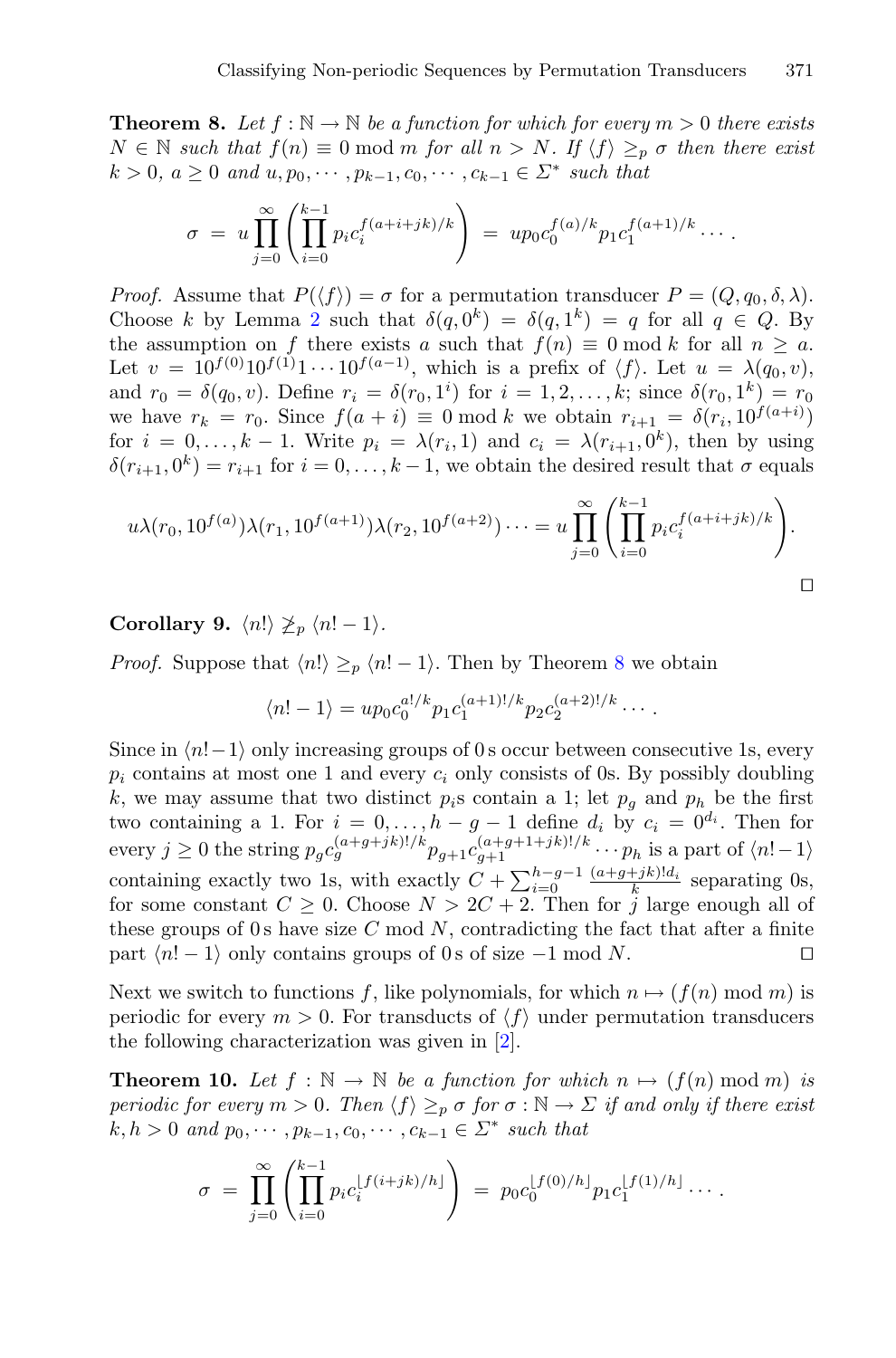<span id="page-7-2"></span>We give a similar description of transducts of  $\llbracket f \rrbracket$ .

**Theorem 11.** Let  $f : \mathbb{N} \to \mathbb{N}$  be a function for which  $n \mapsto (f(n) \mod m)$  is *periodic for every*  $m > 0$ . If  $\llbracket f \rrbracket \geq_p \sigma$  *for*  $\sigma : \mathbb{N} \to \Sigma$  *then there exist*  $k, h > 0$ *and*  $p_0, \dots, p_{k-1}, c_0, \dots, c_{k-1} \in \Sigma^*$  *such that* 

$$
\sigma = \prod_{j=0}^{\infty} \left( \prod_{i=0}^{k-1} p_i(c_i p_i)^{\lfloor f(i+jk)/h \rfloor} \right) = p_0(c_0 p_0)^{\lfloor f(0)/h \rfloor} p_1(c_1 p_1)^{\lfloor f(1)/h \rfloor} \cdots,
$$

*with the additional constraint that*  $p_i = \epsilon$  *if*  $f(i) \equiv 0 \text{ mod } h$ *, and*  $c_i$  *is non-empty.* 

The proof follows the same lines as that of Theorem [8,](#page-5-2) but slightly more technical; for details we refer to the full version [\[9\]](#page-12-3) of this paper.

## <span id="page-7-0"></span>**4 Basic Function Operations**

In this section we investigate how  $\langle f(n) \rangle$  relates to  $\langle f(n+k) \rangle$ ,  $\langle f(n)+k \rangle$ ,  $\langle kf(n) \rangle$ and  $\langle f(kn) \rangle$ , and similarly for [·]. For completeness we do not only consider  $\sim_p, \leq_p, \leq_p$  based on permutation transducers, but also  $\sim, \geq, \leq$  based on ordinary transducers.

**Theorem 12.** When linear operations on sequences of the form  $\langle f \rangle$  or  $\|f\|$  are *performed, the general relation between the original sequence and its image by ordinary or permutation is given by an entry in the following two tables:*

| $ \langle f(n) \rangle \leq, \geq, \leq_p, \geq_p \langle f(n) + k \rangle $                                       | $\left \left[\llbracket f(n)\rrbracket \leq, \geq, \not\leq_p, \not\geq_p \left[\llbracket f(n)+k\rrbracket\right]\right $        |
|--------------------------------------------------------------------------------------------------------------------|-----------------------------------------------------------------------------------------------------------------------------------|
| $ \langle f(n) \rangle \leq \sum \mathcal{L}_p$ , ? $\langle f(n+k) \rangle$                                       | $\left \left[\llbracket f(n)\rrbracket \leq, \geq, \not\leq_p, \not\geq_p \left[\llbracket f(n+k)\rrbracket\right \right]\right $ |
| $ \langle f(n) \rangle \leq, \geq, \leq_p, \geq_p \langle kf(n) \rangle$                                           | $\ f(n)\  \leq, \geq, \leq_p, \geq_p \ kf(n)\ $                                                                                   |
| $\left \left\langle f(n)\right\rangle \nleq, \leq_{p} \nleq_{p} \right\rangle_{p} \left\langle f(kn)\right\rangle$ | $[[f(n)] \nleq, \geq, \leq_p, \geq_p [[f(kn)]]$                                                                                   |

An entry of the form  $\sigma \geq \tau$  indicates that for every f, k a transducer exists transforming  $\sigma$  to  $\tau$ , while  $\sigma \not\geq \tau$  indicates that  $f, k$  exist for which such a transducer does not exist, and similar for  $\leq, \leq_p, \geq_p$ . The question mark '?' states that this question is open for  $\langle f(n) \rangle \geq_p \langle f(n + k) \rangle$ .

The proofs of all claims can be found in the full version of this paper [\[9\]](#page-12-3); for all cases either explicit transducers are given or results from Sect. [3](#page-5-0) are applied to show that the transduct does not satisfy the required pattern for a particular function f.

#### <span id="page-7-1"></span>**5 Classes of Linear Functions**

For linear polynomial functions  $f_{k,l}(n) = kn + l$ , the relations between  $\langle f_{k,l} \rangle$ were already dealt with in [\[2\]](#page-11-3).

**Theorem 13.** For all  $k, l \in \mathbb{N}$  with  $k \geq 1$ :  $\langle kn+l \rangle \sim_p \langle n \rangle$ ; in other words: all *(non-constant) linear functions are equivalent under*  $\sim_p$ *.*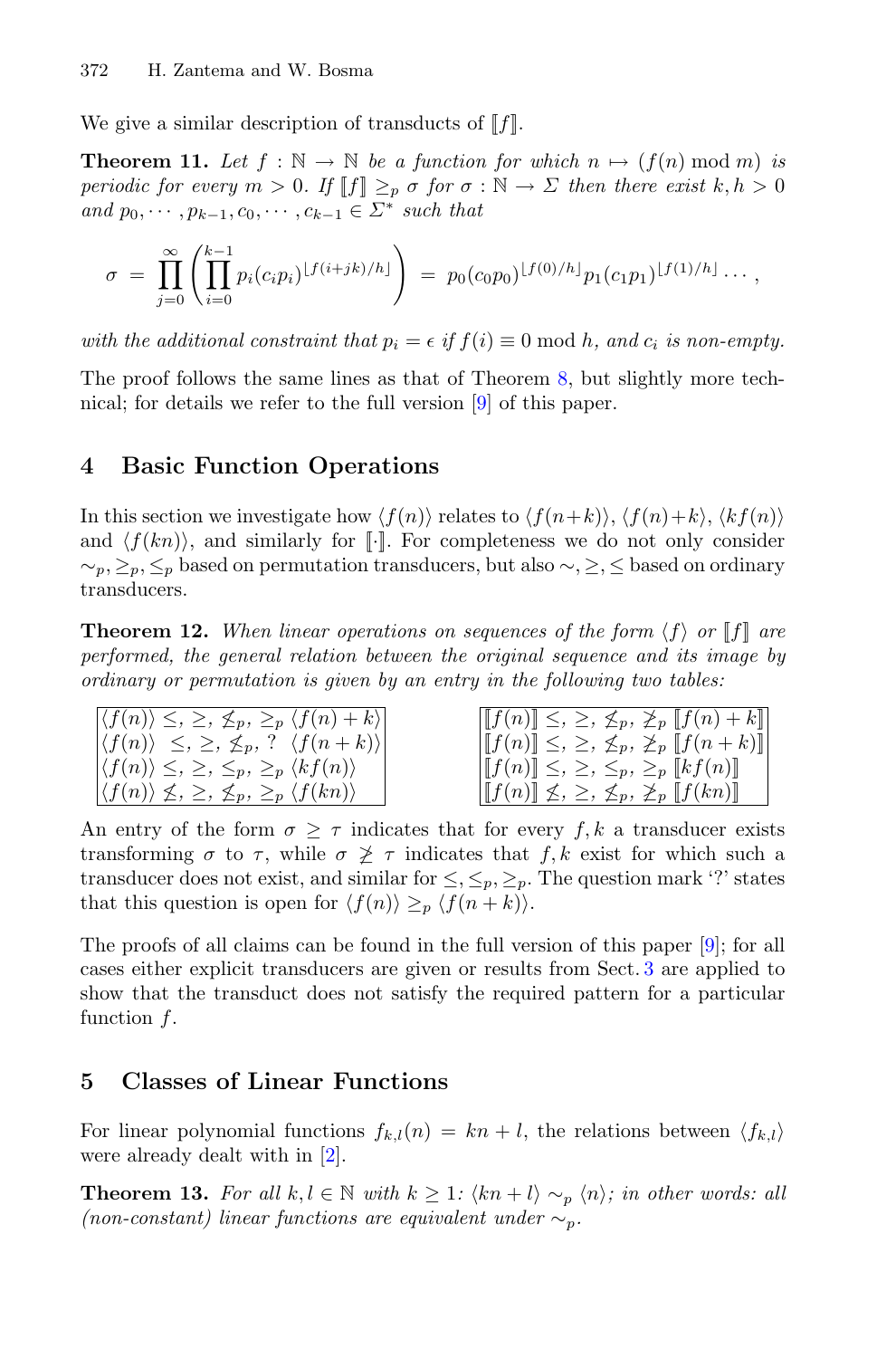The situation is markedly different for  $[f_{k,l}]$ , as we will see in the next theorem. Note that by Proposition [3](#page-4-0) and Theorem [4](#page-4-1) we already know  $[n] \leq_p \langle n \rangle$ , so  $\langle n \rangle$ is not atomic. We do not yet know whether  $\llbracket n \rrbracket$  is atomic or not.

<span id="page-8-0"></span>**Theorem 14.** *Under permutation transduction there is an infinite, strictly ascending sequence of equivalence classes containing* [[f]] *for linear polynomials f*, *in between*  $\llbracket n \rrbracket$  *and*  $\langle n \rangle$ *; in particular* 

$$
[\![ n ]\!] <_p [\![ n+2 ]\!] <_p [\![ n+4 ]\!] <_p [\![ n+8 ]\!] <_p \cdot \cdot \cdot \leq_p \langle n \rangle.
$$

Before we give the proof, we state a corollary that settles a question from the previous section.

**Corollary 15.** No permutation transducer P exists such that  $P(\lceil n+1 \rceil) =$  $[n+2]$ .

*Proof.* This is the content of the first strict inequality in Theorem [14,](#page-8-0) in combination with  $\llbracket n \rrbracket \sim_p \llbracket n+1 \rrbracket$ . The latter follows from  $\llbracket n+1 \rrbracket = \llbracket n \rrbracket$ , in which  $\bar{\sigma}$ denotes the complement of  $\sigma$ , obtained by permuting the two symbols 0, 1; it will be clear that  $\bar{\sigma}$  can be obtained from  $\sigma$  by a one-state permutation transducer.  $\Box$ 

The proof of Theorem [14](#page-8-0) is given in two parts. The first (existence) part is immediate from the following lemma.

<span id="page-8-1"></span>**Lemma 16.** *Let*  $k \geq 0$  *be an integer;* then  $\llbracket n+k \rrbracket \geq_p \llbracket n+\lfloor \frac{k+1}{2} \rfloor \rrbracket$ .

*Proof.* For  $k = 0, 1$  the statement is trivial; so assume that  $k \geq 2$ . Consider the four-state permuta-

tion transducer given above. For even k it will remove any 1's from the input sequence  $[n + k]$  and alternatingly divide by 2 or divide by 2 and complement, any sequence of 0's; the result is  $[n + \frac{k}{2}]$ . For odd k it converts  $\overline{[n+k]}$  into  $\llbracket n + \frac{k+1}{2} \rrbracket$ . Taking complements is easily achieved by a permutation transducer, and the permutation property is transitive.

In fact this lemma yields a stronger result than required for Theorem [14,](#page-8-0) as stated in the following corollary.

**Corollary 17.** For every  $a > 0$  we have  $\llbracket n + a \rrbracket \geq_p \llbracket n \rrbracket$ .

*Proof.* Starting by  $[n + a]$  repeat applying Lemma [16](#page-8-1) until  $[n + 1]$  is obtained. Then the corollary follows from transitivity of  $\geq_p$  and  $[n+1] \sim_p [n]$ .  $\Box$ 

To complete the proof of Theorem [14](#page-8-0) we have to prove that for none of the strict steps a backward transduction is possible. This is immediate from the following stronger result.

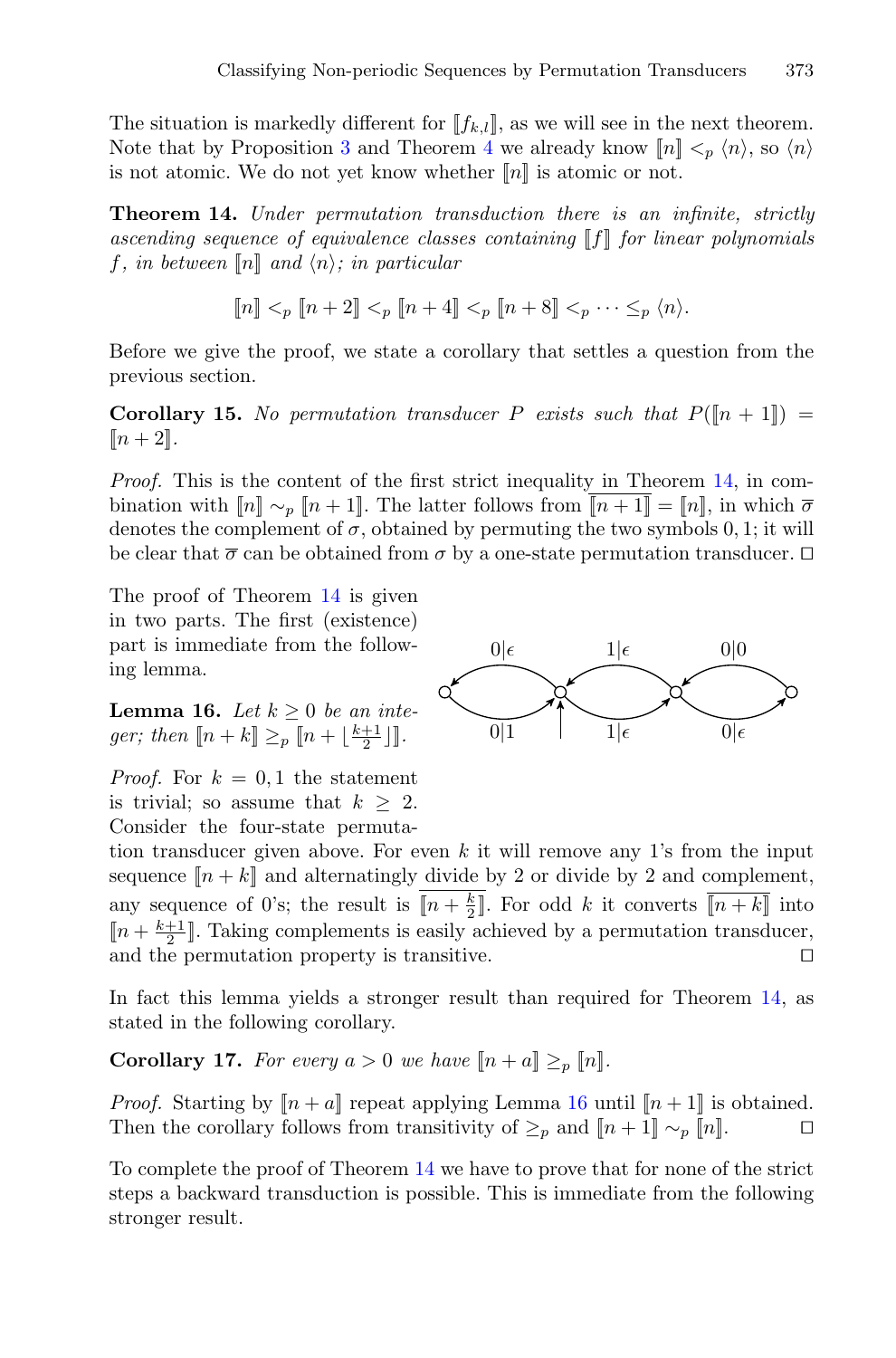**Proposition 18.** For  $a \geq 0$ ,  $b \geq a+2$  no permutation transducer P exists *satisfying*  $P([n+a]) = [n+b]$ *.* 

*Proof.* The permutation transducts of  $[n + a]$ , according to Theorem [11,](#page-7-2) are of the form

$$
\prod_{j=0}^{\infty} \left( \prod_{i=0}^{k-1} p_i(c_i p_i)^{\lfloor \frac{i+jk+a}{h} \rfloor} \right).
$$

Replace the period  $k$  by a multiple (if necessary) in order for  $h$  to be a divisor of k, and write  $m = \frac{k}{h}$  and  $a_i = \lfloor \frac{i+a}{k} \rfloor$  for  $i = 0, \ldots, k-1$ . Write  $b_i = \lfloor \frac{i+a}{h} \rfloor$  $a_i m$  for  $i = 0, \ldots, k - 1$ , note that  $0 \leq b_i < m$ . Then the transduct is of the shape  $\prod_{j=0}^{\infty} \left( \prod_{i=0}^{k-1} p_i(c_i p_i)^{b_i+(j+a_i)m} \right)$ . Writing  $w_i = (c_i p_i)^m$  and replacing  $p_i$  by  $p_i(c_i p_i)^{b_i}$ , we conclude that the transduct is of the shape  $P([n + a]) =$  $\prod_j \prod_{i=0}^{k-1} p_i(w_i)^{j+a_i}$ .

Now suppose that this image equals  $[n + b]$ , for some  $b \ge a + 2$ . It is impossible for  $w_i$  to contain both 0 and 1, since in that case  $\prod_j \prod_i p_i w_i^{j+a_i}$  contains infinitely many pairs of the same symbol separated by a fixed number of copies of the other symbol, which  $[[n+b]] = 0^b 1^{b+1} 0^{b+2} 1^{b+3} \cdots$  clearly does not.

Hence each  $w_i$  consist of copies of a single symbol; if  $w_{i+1}$  consists of the same symbol or equals  $\epsilon$ , we can merge  $p_i w_i p_{i+1} w_{i+1}$  and reduce k. Hence without loss of generality we may assume that  $w_i$  and  $w_{i+1}$  consist of different symbols; the same then holds for  $p_i$  and  $p_{i+1}$  (but they could equal  $\epsilon$ ). By multiplying the period k we may assume that k is even and  $k > b$ .

The linear growth of  $[n + b]$  implies that each  $w_i$  will consist of exactly k symbols; since  $p_i w_i$  and  $p_{i+1} w_{i+1}$  are consecutive blocks of different symbols,  $\#p_{i+1} \mod k = (\#p_i + 1) \mod k.$ 

Since  $k > b > a$  and  $a_i = \lfloor \frac{i+a}{k} \rfloor$  we obtain  $a_i = 0$  for  $i < k - a$ . So  $p_0p_1 \cdots p_{k-a-1}$  is an initial part of  $[n + b]$ , in which  $p_i$  alternatingly consist of 0s and 1s. If  $p_0 = \epsilon$  then  $p_1$  is the first group of 0s, being  $0^b$ , contradicting  $\#p_{i+1} \mod k = (\#p_i + 1) \mod k$ . Hence  $p_0 = 0^b$ , and by  $\#p_{i+1} \mod k = (\#p_i +$ 1) mod k we obtain  $\#p_i = b + i$  for  $i = 0, 1, ..., k - a - 1$ . But since  $\#(c_i p_i) = k$ we obtain  $\#p_i \leq k$ . But then we have  $b+k-a-1 = \#p_{k-a-1} \leq k$ , contradicting  $b > a+2$ .  $b \ge a+2$ .

## <span id="page-9-0"></span>**6 Higher Degree Polynomials**

<span id="page-9-1"></span>**Theorem 19.** Let  $f, g : \mathbb{N} \to \mathbb{N}$  be two polynomials of degree  $n > 1$  with the *same leading coefficient such that*

- f − g *is not constant, and*
- $\lim_{x\to\infty} (f(ax) a^ng(x)) = \infty$  *for every*  $a > 1$ *.*

*Then no permutation transducer* P *exists such that*  $P(\langle f \rangle) = \langle g \rangle$ .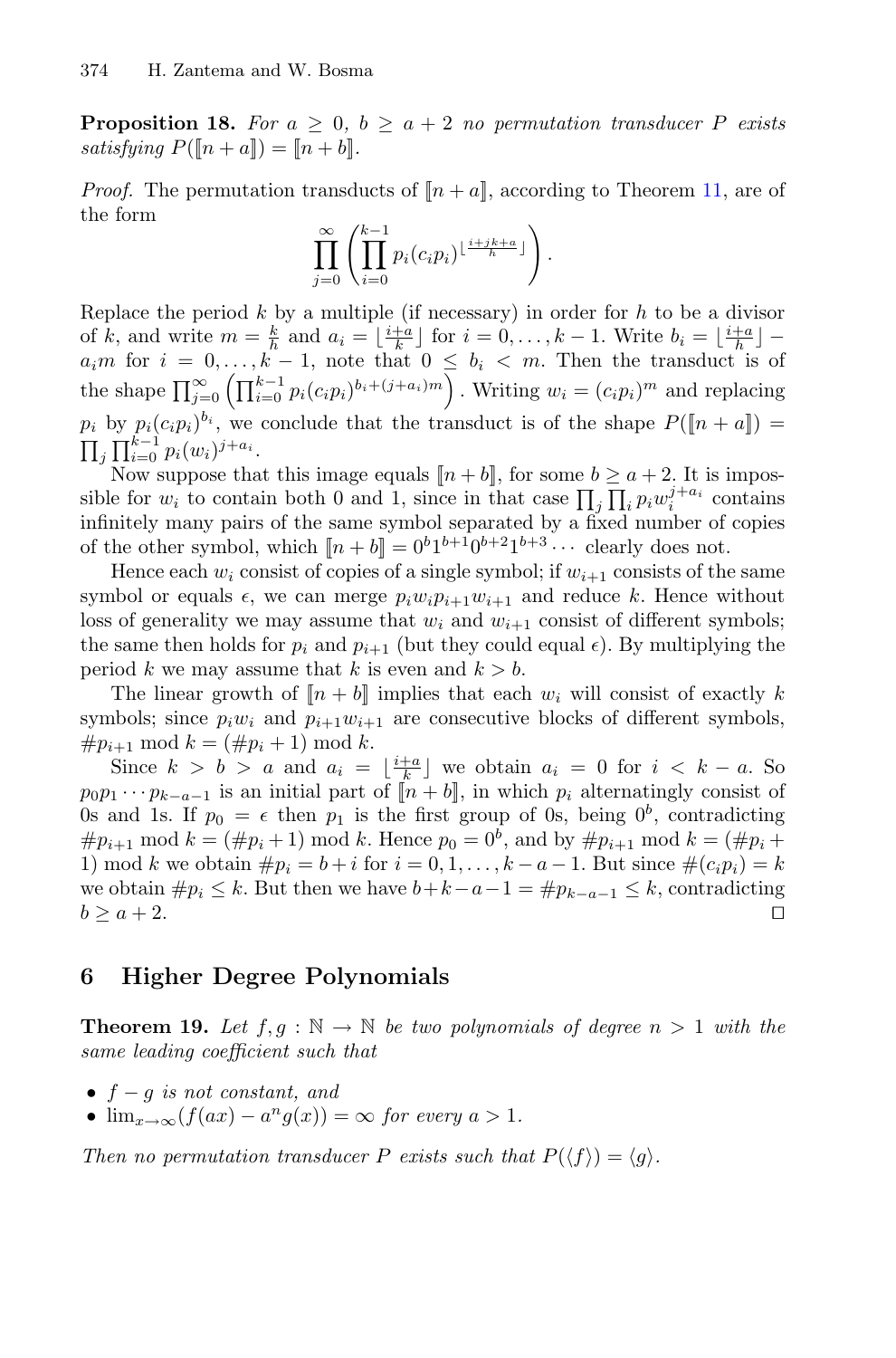*Proof.* Assume that such a P exists. Then according to Theorem [10](#page-6-0) there exist  $k, h > 0$  and  $p_0, \dots, p_{k-1}, c_0, \dots, c_{k-1} \in \Sigma^*$  such that

$$
\langle g \rangle = \prod_{j=0}^{\infty} \left( \prod_{i=0}^{k-1} p_i c_i^{\lfloor \frac{f(i+jk)}{h} \rfloor} \right).
$$

Since  $\lim_{n\to\infty} g(n) = \infty$ , for every  $i = 0, \ldots, k-1$  no 1 occurs in  $c_i$ , and at most one 1 occurs in  $p_i$ . Since  $\langle q \rangle$  contains symbols 1, at least one of the  $p_i$ 's contains a symbol 1.

If there is only one such  $p_i$ , by doubling k we make it two.

Let  $p_a$  and  $p_b$  be the first two  $p_i$ 's containing a 1. Let q be the total number of 1's in  $p_0, \ldots, p_{k-1}$ , and  $c_i = 0^{a_i}$  for  $i = 0, \ldots, k-1$ . Now we count the number of 0's right after the  $qj + 1$ -th 1 of  $\langle f \rangle$  in two ways, and obtain that there is constant  $c \geq 0$  (corresponding to the number of 0's occurring in some  $p_i$ 's) such that

$$
c + \sum_{i=a}^{b-1} \lfloor \frac{f(i+jk)}{h} \rfloor a_i = g(jq)
$$

for all  $j \geq 0$ .

First we consider the case  $k = q$ . Then  $a = 0, b = 1$  and we have  $c +$  $a_0 \lfloor \frac{f(jk)}{h} \rfloor = g(jk)$  for all  $j \geq 0$ . This is only possible if  $f - g$  is constant, which we assumed to be not. In the remaining case we have  $0 < q < k$ .

Write  $A = \sum_{i=a}^{b-1} a_i$ .

Using that f is ascending for sufficiently large arguments, we have  $f(jk) \leq$  $f(i + jk) \le f((j + 1)k)$  for  $j > C$  for some C, and  $a \le i < b$ .

Using this and  $x - 1 \le |x| \le x$  for all x, we obtain

$$
c + A(\frac{f(jk)}{h} - 1) \le g(jq) \le c + A\frac{f((j+1)k)}{h}
$$

for all  $j \geq C$ . Then for  $j \to \infty$  in the above inequalities we obtain  $Ak^{n} = hq^{n}$ . Then the left inequality yields

$$
c - A + \left(\frac{q}{k}\right)^n f(jk) = c + A\left(\frac{f(jk)}{h} - 1\right) \le g(jq)
$$

for all  $j \geq C$ . This contradicts  $\lim_{x \to \infty} (f(ax) - a^n g(x)) = \infty$  for  $a = \frac{k}{q} > 1$ .  $\Box$ 

<span id="page-10-0"></span>**Corollary 20.**  $\langle (n+1)^2 \rangle \not\geq_p \langle n^2 \rangle$  and  $\langle n^2 \rangle \not\geq_p \langle (n-1)^2 \rangle$ .

<span id="page-10-1"></span>**Lemma 21.** For  $k > 0$  there is no permutation transducer P such that P :  $\langle (n-k)^2 \rangle \mapsto \langle (n-2k)^2 \rangle.$ 

*Proof.* Apply Theorem [19](#page-9-1) directly to  $f = (n - k)^2$  and  $g = (n - 2k)^2$ .

**Corollary 22.** *The following provides an infinite ascending chain of quadratic polynomial functions that are non-equivalent under permutation transducers:*

$$
\langle (n+1)^2 \rangle <_p \langle n^2 \rangle <_p \langle (n-1)^2 \rangle <_p \langle (n-2)^2 \rangle <_p \langle (n-4)^2 \rangle <_p \langle (n-8)^2 \rangle <_p \cdots.
$$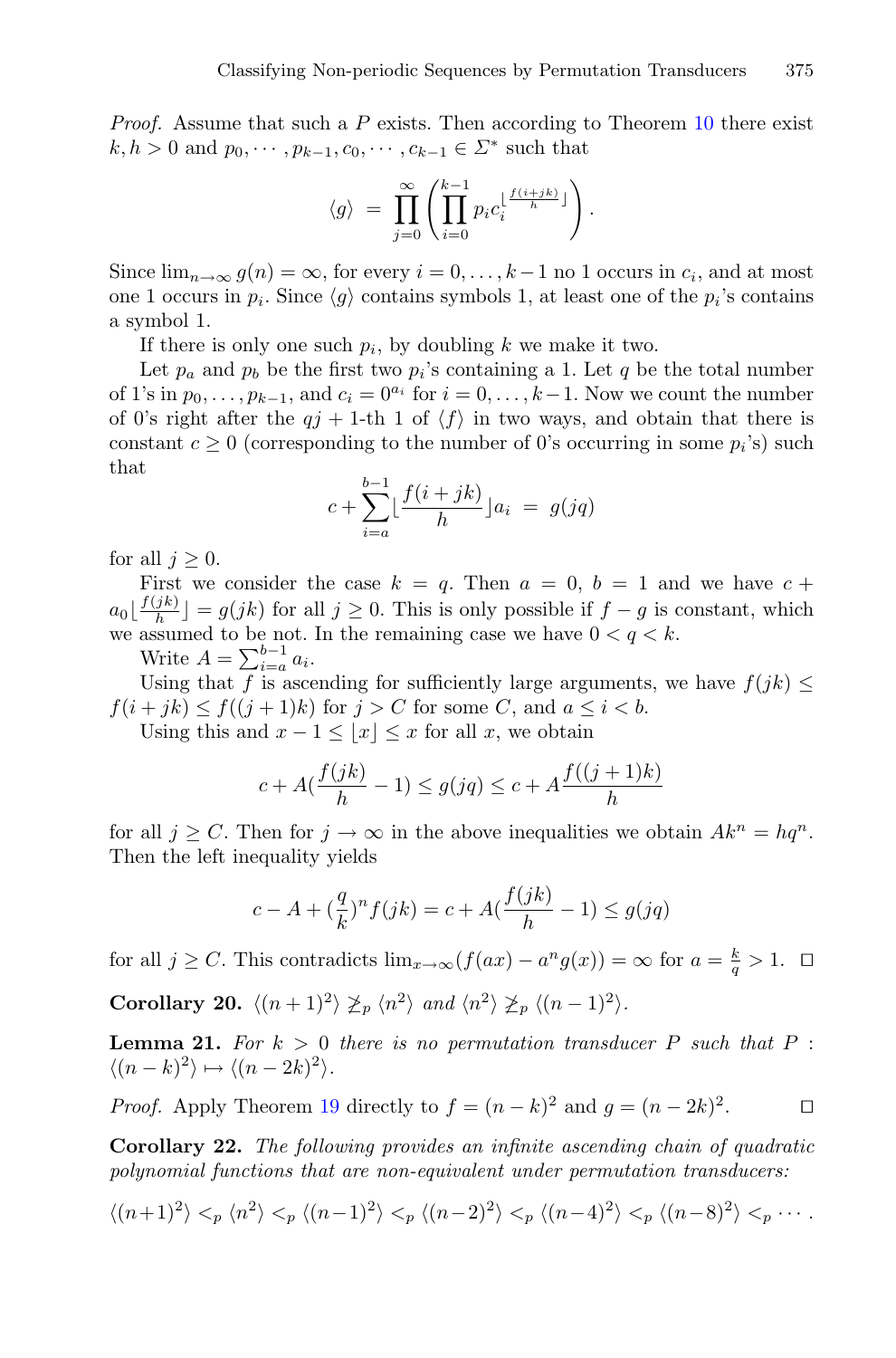*Proof.* Consider the three permutation transducers



based on the principle that the left cycle reduces  $10^{4m}1$  to  $10^m$  and the right cycle  $10^{4m+1}1$  to 1. Here  $0^4|u$  means that all four arrows consume 0, while only one has output  $u$ , the others have empty output. It is not hard to see that the first transduces  $\langle (n-2k)^2 \rangle$  to  $\langle (n-k)^2 \rangle$  for every  $k > 0$ , the second transduces  $\langle (n-1)^2 \rangle \mapsto \langle n^2 \rangle$  and the third transduces  $\langle n^2 \rangle$  to  $\langle (n+1)^2 \rangle$ . None of the arrows is reversible by Corollary  $20$  and Lemma  $21$ .

*Remark 23.* Now consider the permutation transducers:



The one on the left (or the first of the three transducers in the previous picture) is easily seen to provide transition from  $\langle (n+2k)^2 \rangle$  to  $\langle (n+k)^2 \rangle$ , for  $k > 0$ , so

$$
\langle (n+1)^2 \rangle \leq_p \langle (n+2)^2 \rangle \leq_p \langle (n+4)^2 \rangle \leq_p \langle (n+8)^2 \rangle \leq_p \cdots ;
$$

but here transductions in the opposite direction are not ruled out by Theorem [19.](#page-9-1) The other transducer shows that  $\langle (n+2k-1)^2 \rangle \geq_n \langle (n+k)^2 \rangle$  for  $k > 0$ , and puts  $\langle (n+2k-1)^2 \rangle$  in some infinite non-descending sequence. For example:

$$
\langle (n+1)^2 \rangle \leq_p \langle (n+2)^2 \rangle \leq_p \langle (n+3)^2 \rangle \leq_p \langle (n+5)^2 \rangle \leq_p \langle (n+9)^2 \rangle \cdots
$$

#### **References**

- <span id="page-11-2"></span>1. Allouche, J.P., Shallit, J.: Automatic Sequences: Theory, Applications, Generalizations. Cambridge University Press, Cambridge (2003)
- <span id="page-11-3"></span>2. Bosma, W., Zantema, H.: Ordering sequences by permutation transducers. Indagationes Math. **38**, 38–54 (2017)
- <span id="page-11-0"></span>3. Endrullis, J., Grabmayer, C., Hendriks, D., Zantema, H.: The degree of squares is an atom. In: Manea, F., Nowotka, D. (eds.) WORDS 2015. LNCS, vol. 9304, pp. 109–121. Springer, Cham (2015). doi[:10.1007/978-3-319-23660-5](http://dx.doi.org/10.1007/978-3-319-23660-5_10) 10
- <span id="page-11-4"></span>4. Endrullis, J., Hendriks, D., Klop, J.W.: Degrees of streams. Integers Electron. J. Comb. Number Theor. **11B**(A6), 1–40 (2011). Proceedings of Leiden Numeration Conference (2010)
- <span id="page-11-1"></span>5. Endrullis, J., Karhumäki, J., Klop, J.W., Saarela, A.: Degrees of infinite words, polynomials and atoms. In: Brlek, S., Reutenauer, C. (eds.) DLT 2016. LNCS, vol. 9840, pp. 164–176. Springer, Heidelberg (2016). doi[:10.1007/978-3-662-53132-7](http://dx.doi.org/10.1007/978-3-662-53132-7_14) 14